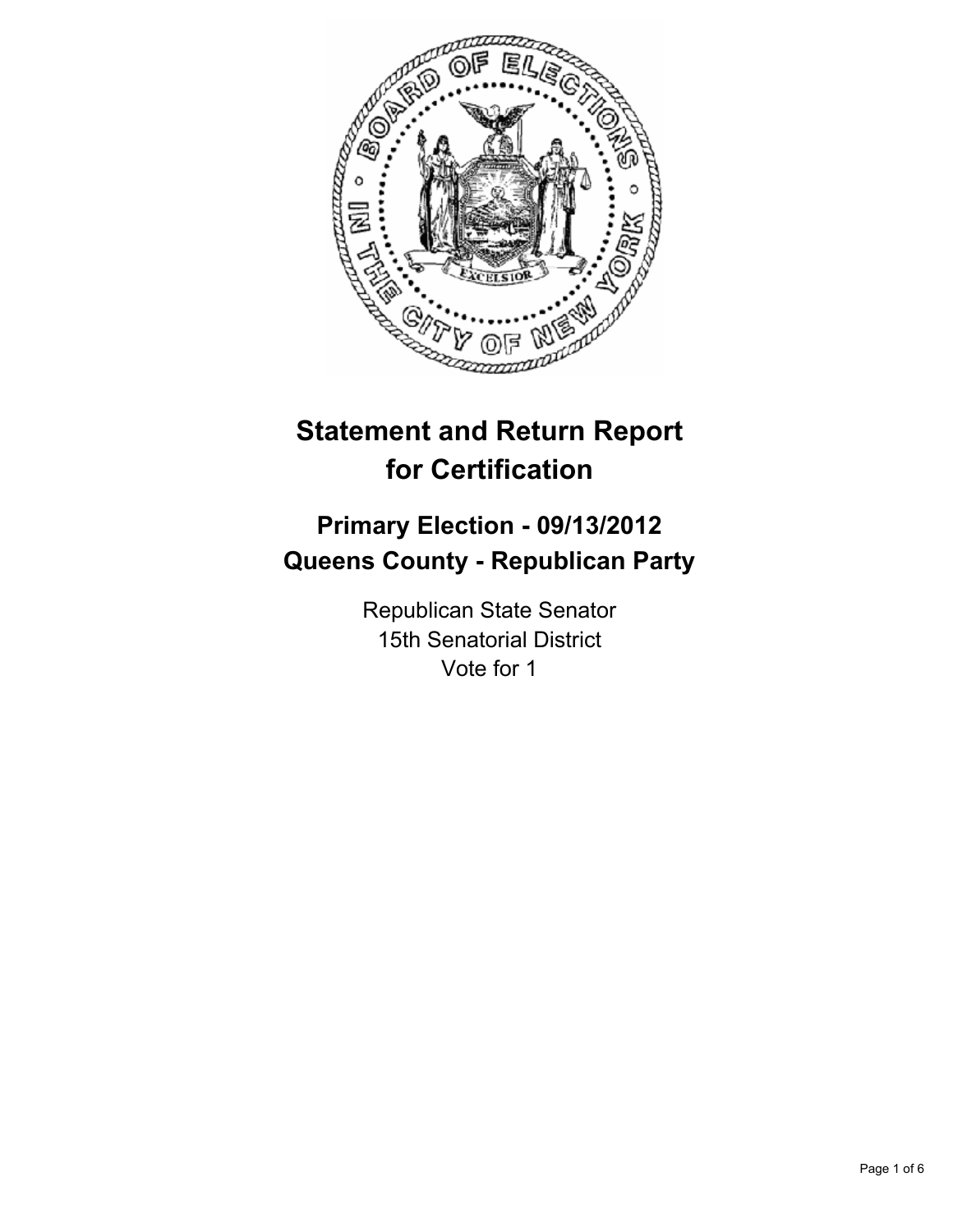

| <b>PUBLIC COUNTER</b>                                    | 1,894 |
|----------------------------------------------------------|-------|
| <b>EMERGENCY</b>                                         | 0     |
| ABSENTEE/MILITARY                                        | 82    |
| <b>FEDERAL</b>                                           | 0     |
| SPECIAL PRESIDENTIAL                                     | 0     |
| AFFIDAVIT                                                | 4     |
| <b>Total Ballots</b>                                     | 1,980 |
| Less - Inapplicable Federal/Special Presidential Ballots | 0     |
| <b>Total Applicable Ballots</b>                          | 1,980 |
| <b>JUAN D. REYES</b>                                     | 278   |
| ERIC A. ULRICH                                           | 1,697 |
| JOE ADDABBO (WRITE-IN)                                   |       |
| <b>Total Votes</b>                                       | 1,976 |
| Unrecorded                                               | 4     |

## **Assembly District 25**

| <b>PUBLIC COUNTER</b>                                    | 15 |
|----------------------------------------------------------|----|
| <b>EMERGENCY</b>                                         | 0  |
| ABSENTEE/MILITARY                                        | 0  |
| <b>FEDERAL</b>                                           | 0  |
| SPECIAL PRESIDENTIAL                                     | 0  |
| AFFIDAVIT                                                | 0  |
| <b>Total Ballots</b>                                     | 15 |
| Less - Inapplicable Federal/Special Presidential Ballots | 0  |
| <b>Total Applicable Ballots</b>                          | 15 |
| <b>JUAN D. REYES</b>                                     | 9  |
| ERIC A. ULRICH                                           | 6  |
| <b>Total Votes</b>                                       | 15 |

| PUBLIC COUNTER                                           | 84  |
|----------------------------------------------------------|-----|
| <b>EMERGENCY</b>                                         | 0   |
| ABSENTEE/MILITARY                                        | 21  |
| <b>FEDERAL</b>                                           | 0   |
| <b>SPECIAL PRESIDENTIAL</b>                              | 0   |
| <b>AFFIDAVIT</b>                                         | 0   |
| <b>Total Ballots</b>                                     | 105 |
| Less - Inapplicable Federal/Special Presidential Ballots | 0   |
| <b>Total Applicable Ballots</b>                          | 105 |
| <b>JUAN D. REYES</b>                                     | 47  |
| ERIC A. ULRICH                                           | 56  |
| MICKEY MOUSE (WRITE-IN)                                  | 1   |
| <b>Total Votes</b>                                       | 104 |
| Unrecorded                                               | 1   |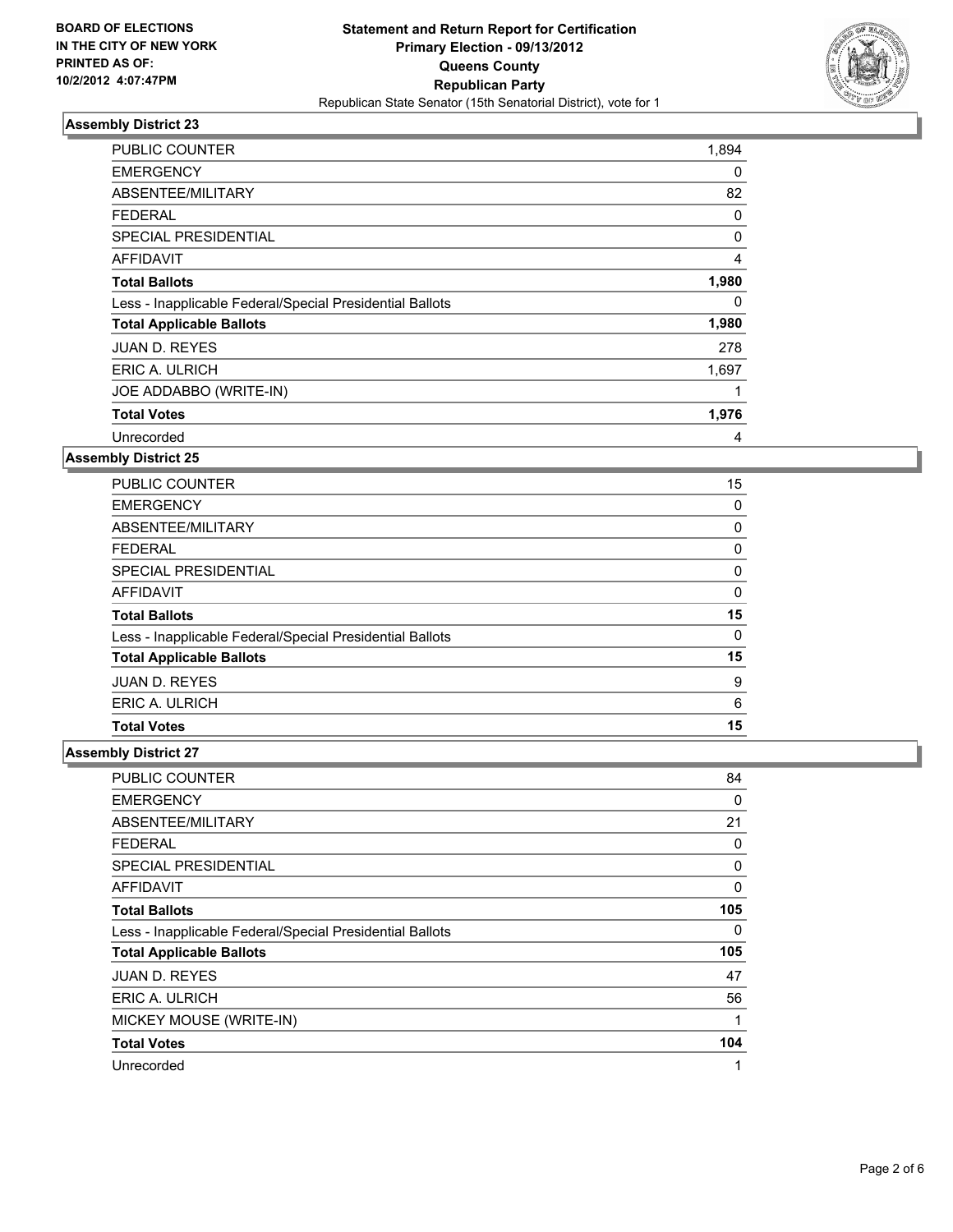

| <b>PUBLIC COUNTER</b>                                    | 1,028    |
|----------------------------------------------------------|----------|
| <b>EMERGENCY</b>                                         | 0        |
| ABSENTEE/MILITARY                                        | 65       |
| <b>FEDERAL</b>                                           | 0        |
| <b>SPECIAL PRESIDENTIAL</b>                              | 0        |
| <b>AFFIDAVIT</b>                                         | 1        |
| <b>Total Ballots</b>                                     | 1,094    |
| Less - Inapplicable Federal/Special Presidential Ballots | $\Omega$ |
| <b>Total Applicable Ballots</b>                          | 1,094    |
| <b>JUAN D. REYES</b>                                     | 567      |
| ERIC A. ULRICH                                           | 511      |
| DENNIS GALLAGHER (WRITE-IN)                              | 1        |
| GERALDINE FERRARO (WRITE-IN)                             | 1        |
| KENNETH O'KEEFE (WRITE-IN)                               | 1        |
| UNATTRIBUTABLE WRITE-IN (WRITE-IN)                       | 1        |
| <b>Total Votes</b>                                       | 1,082    |
| Unrecorded                                               | 12       |

# **Assembly District 30**

| <b>PUBLIC COUNTER</b>                                    | 548 |
|----------------------------------------------------------|-----|
| <b>EMERGENCY</b>                                         | 0   |
| ABSENTEE/MILITARY                                        | 62  |
| <b>FEDERAL</b>                                           | 0   |
| <b>SPECIAL PRESIDENTIAL</b>                              | 0   |
| <b>AFFIDAVIT</b>                                         | 0   |
| <b>Total Ballots</b>                                     | 610 |
| Less - Inapplicable Federal/Special Presidential Ballots | 0   |
| <b>Total Applicable Ballots</b>                          | 610 |
| JUAN D. REYES                                            | 248 |
| ERIC A. ULRICH                                           | 359 |
| JOE SCHMO (WRITE-IN)                                     | 1   |
| <b>Total Votes</b>                                       | 608 |
| Unrecorded                                               | 2   |

| PUBLIC COUNTER                                           | 19 |
|----------------------------------------------------------|----|
| <b>EMERGENCY</b>                                         | 0  |
| ABSENTEE/MILITARY                                        | 4  |
| <b>FEDERAL</b>                                           | 0  |
| SPECIAL PRESIDENTIAL                                     | 0  |
| <b>AFFIDAVIT</b>                                         | 0  |
|                                                          |    |
| <b>Total Ballots</b>                                     | 23 |
| Less - Inapplicable Federal/Special Presidential Ballots | 0  |
| <b>Total Applicable Ballots</b>                          | 23 |
| <b>JUAN D. REYES</b>                                     | 4  |
| ERIC A. ULRICH                                           | 19 |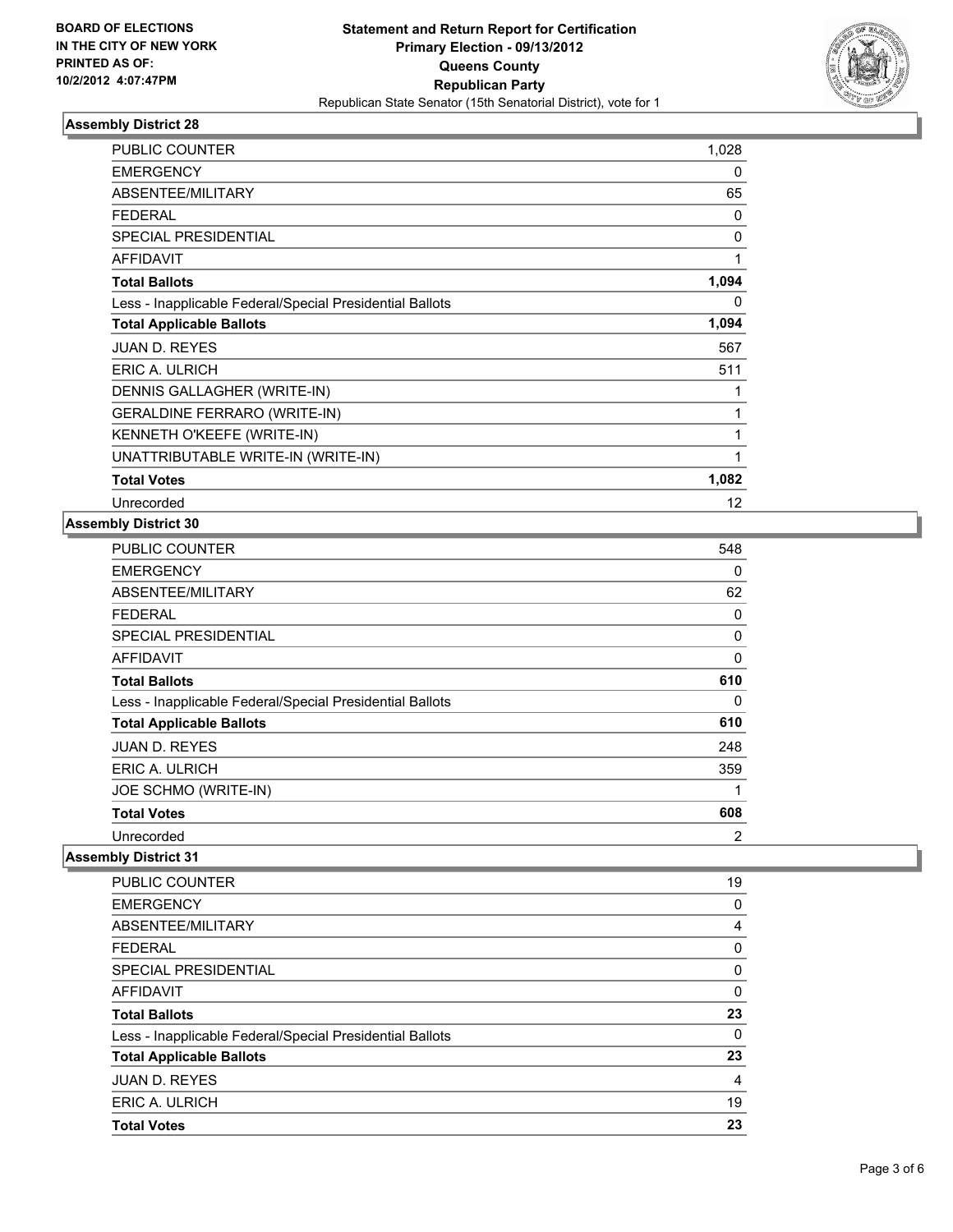

| PUBLIC COUNTER                                           | 6        |
|----------------------------------------------------------|----------|
| <b>EMERGENCY</b>                                         | 0        |
| ABSENTEE/MILITARY                                        | 0        |
| <b>FEDERAL</b>                                           | 0        |
| SPECIAL PRESIDENTIAL                                     | 0        |
| AFFIDAVIT                                                | 0        |
| <b>Total Ballots</b>                                     | 6        |
| Less - Inapplicable Federal/Special Presidential Ballots | $\Omega$ |
| <b>Total Applicable Ballots</b>                          | 6        |
| <b>JUAN D. REYES</b>                                     | 4        |
| ERIC A. ULRICH                                           | 2        |
| <b>Total Votes</b>                                       | 6        |

# **Assembly District 37**

| PUBLIC COUNTER                                           | 119 |
|----------------------------------------------------------|-----|
| <b>EMERGENCY</b>                                         | 0   |
| ABSENTEE/MILITARY                                        | 14  |
| <b>FEDERAL</b>                                           | 0   |
| <b>SPECIAL PRESIDENTIAL</b>                              | 0   |
| <b>AFFIDAVIT</b>                                         | 0   |
| <b>Total Ballots</b>                                     | 133 |
| Less - Inapplicable Federal/Special Presidential Ballots | 0   |
| <b>Total Applicable Ballots</b>                          | 133 |
| <b>JUAN D. REYES</b>                                     | 48  |
| <b>ERIC A. ULRICH</b>                                    | 82  |
| HELGA STIMPEL (WRITE-IN)                                 | 1   |
| <b>Total Votes</b>                                       | 131 |
| Unrecorded                                               | 2   |

| <b>PUBLIC COUNTER</b>                                    | 320      |
|----------------------------------------------------------|----------|
| <b>EMERGENCY</b>                                         | 0        |
| ABSENTEE/MILITARY                                        | 27       |
| <b>FEDERAL</b>                                           | 0        |
| SPECIAL PRESIDENTIAL                                     | 0        |
| <b>AFFIDAVIT</b>                                         | $\Omega$ |
| <b>Total Ballots</b>                                     | 347      |
| Less - Inapplicable Federal/Special Presidential Ballots | 0        |
| <b>Total Applicable Ballots</b>                          | 347      |
| <b>JUAN D. REYES</b>                                     | 90       |
| ERIC A. ULRICH                                           | 252      |
| <b>Total Votes</b>                                       | 342      |
| Unrecorded                                               | 5        |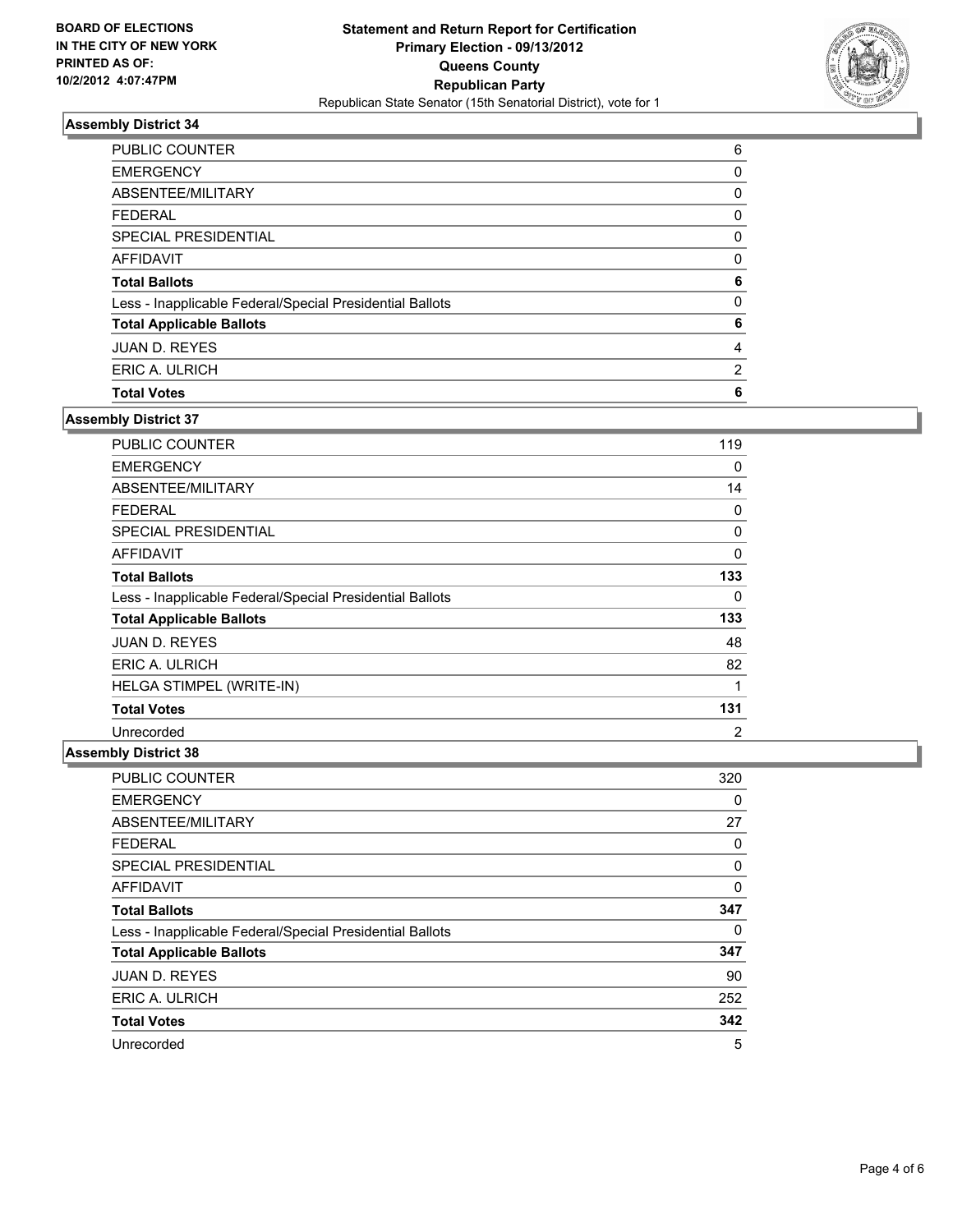

| <b>PUBLIC COUNTER</b>                                    | 3        |
|----------------------------------------------------------|----------|
| <b>EMERGENCY</b>                                         | 0        |
| ABSENTEE/MILITARY                                        | 0        |
| <b>FEDERAL</b>                                           | 0        |
| SPECIAL PRESIDENTIAL                                     | 0        |
| <b>AFFIDAVIT</b>                                         | 0        |
| <b>Total Ballots</b>                                     | 3        |
| Less - Inapplicable Federal/Special Presidential Ballots | $\Omega$ |
| <b>Total Applicable Ballots</b>                          | 3        |
| <b>JUAN D. REYES</b>                                     | 3        |
| ERIC A. ULRICH                                           | 0        |
| <b>Total Votes</b>                                       | 3        |